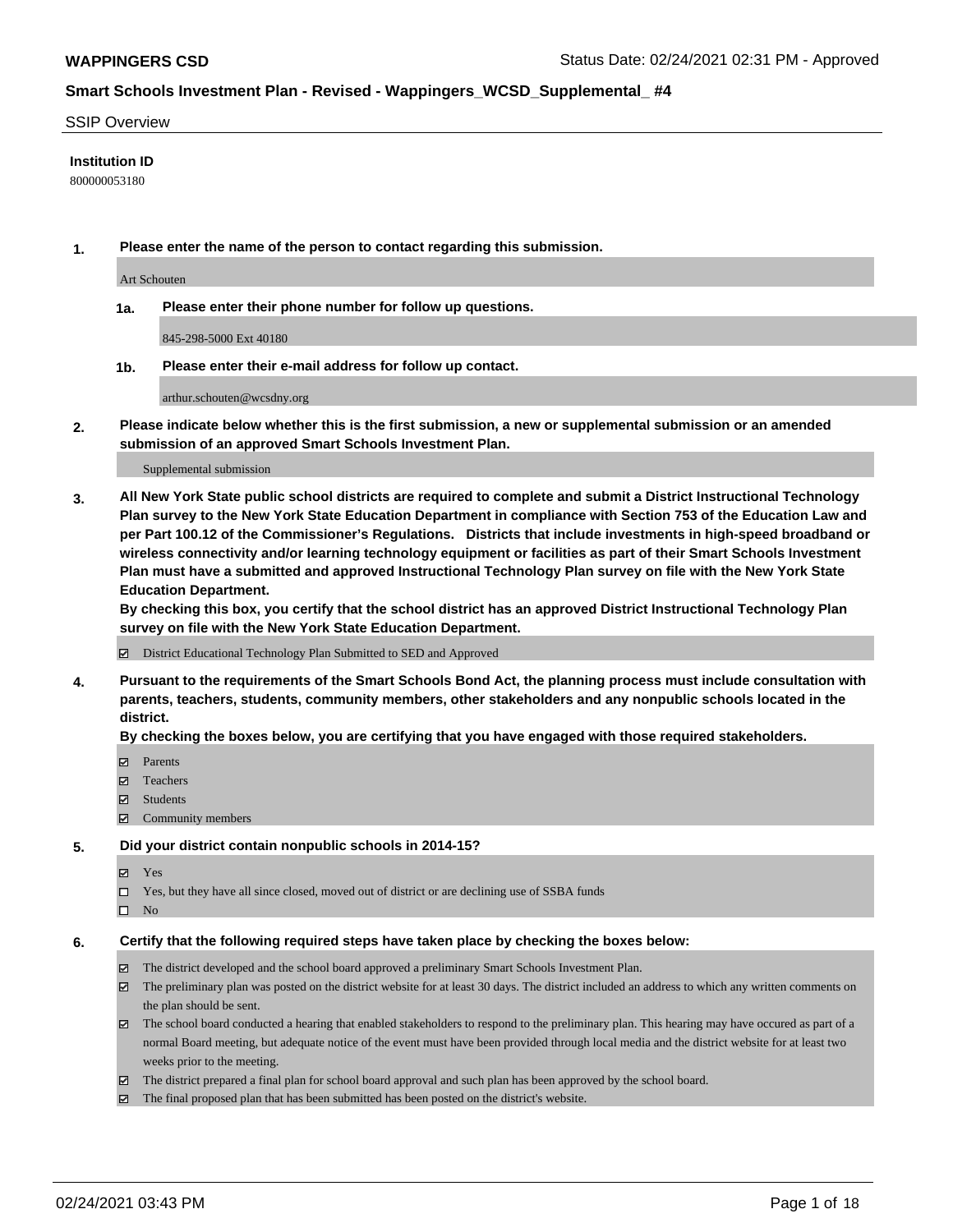SSIP Overview

**6a. Please upload the proposed Smart Schools Investment Plan (SSIP) that was posted on the district's website, along with any supporting materials. Note that this should be different than your recently submitted Educational Technology Survey. The Final SSIP, as approved by the School Board, should also be posted on the website and remain there during the course of the projects contained therein.**

SSBA Plan 4 updated 2020.pdf

**6b. Enter the webpage address where the final Smart Schools Investment Plan is posted. The Plan should remain posted for the life of the included projects.**

https://www.wappingersschools.org/Page/22343

**7. Please enter an estimate of the total number of students and staff that will benefit from this Smart Schools Investment Plan based on the cumulative projects submitted to date.**

13,000

**8. An LEA/School District may partner with one or more other LEA/School Districts to form a consortium to pool Smart Schools Bond Act funds for a project that meets all other Smart School Bond Act requirements. Each school district participating in the consortium will need to file an approved Smart Schools Investment Plan for the project and submit a signed Memorandum of Understanding that sets forth the details of the consortium including the roles of each respective district.**

 $\Box$  The district plans to participate in a consortium to partner with other school district(s) to implement a Smart Schools project.

### **9. Please enter the name and 6-digit SED Code for each LEA/School District participating in the Consortium.**

| <b>Partner LEA/District</b> |  | ISED BEDS Code |
|-----------------------------|--|----------------|
| (No Response)               |  | (No Response)  |

#### **10. Please upload a signed Memorandum of Understanding with all of the participating Consortium partners.**

(No Response)

**11. Your district's Smart Schools Bond Act Allocation is:**

\$5,327,266

#### **12. Final 2014-15 BEDS Enrollment to calculate Nonpublic Sharing Requirement**

|            | Public Enrollment | Nonpublic Enrollment | Total Enrollment | I Nonpublic Percentage |
|------------|-------------------|----------------------|------------------|------------------------|
| Enrollment | 11.455            | 789                  | 12,244.00        | 6.44                   |

**13. This table compares each category budget total, as entered in that category's page, to the total expenditures listed in the category's expenditure table. Any discrepancies between the two must be resolved before submission.**

|                                          | Sub-Allocations | <b>Expenditure Totals</b> | Difference |
|------------------------------------------|-----------------|---------------------------|------------|
| <b>School Connectivity</b>               | 196.747.00      | 196.747.00                | 0.00       |
| Connectivity Projects for<br>Communities | 0.00            | 0.00                      | 0.00       |
| Classroom Technology                     | 428,253.00      | 428,253.00                | 0.00       |
| Pre-Kindergarten Classrooms              | 0.00            | 0.00                      | 0.00       |
| Replace Transportable<br>Classrooms      | 0.00            | 0.00                      | 0.00       |
| <b>High-Tech Security Features</b>       | 0.00            | 0.00                      | 0.00       |
| Nonpublic Loan                           | 39,832.41       | 39,832.41                 | 0.00       |
| Totals:                                  |                 |                           |            |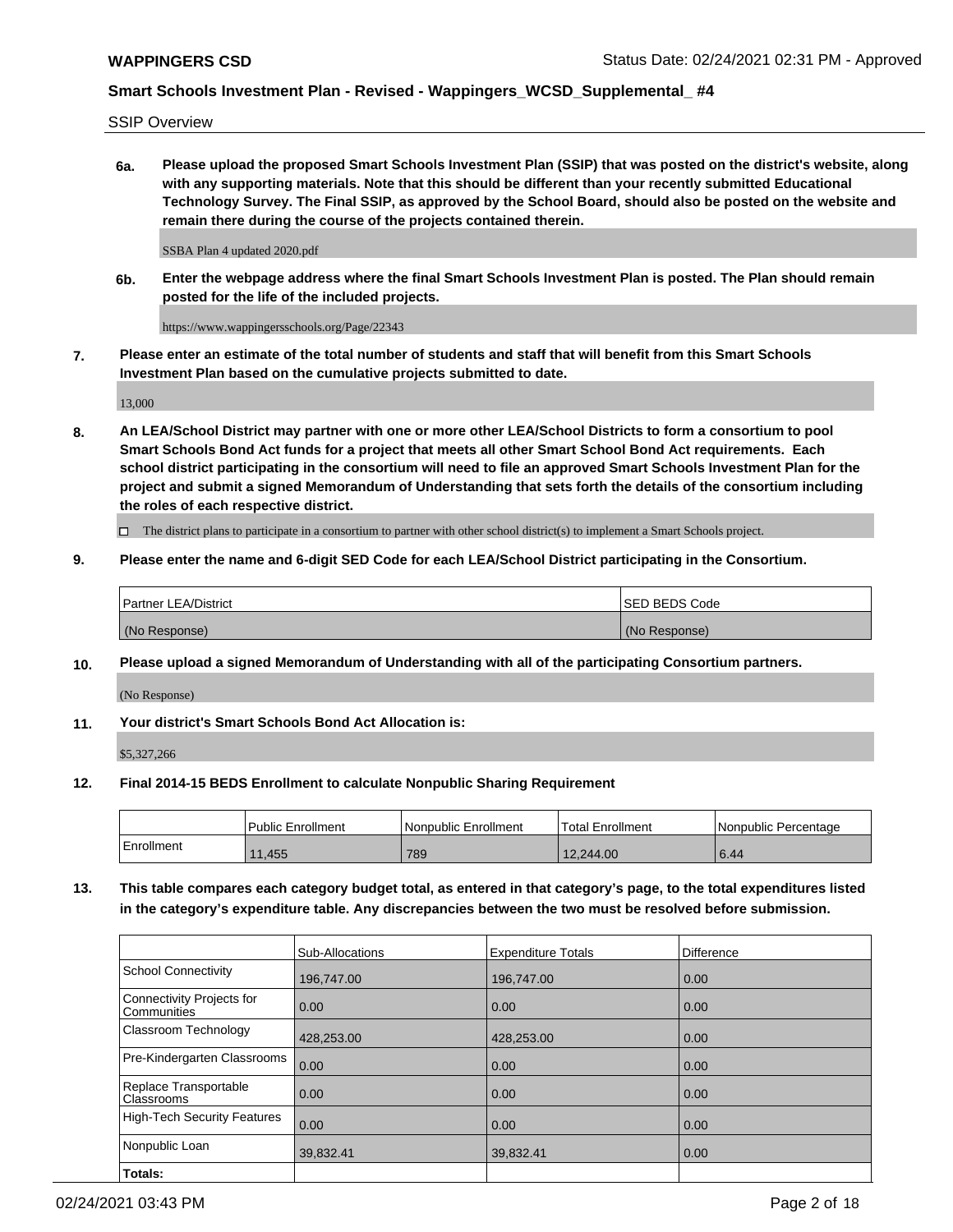SSIP Overview

| 664,832                | 664,832            | 0          |
|------------------------|--------------------|------------|
| <b>Sub-Allocations</b> | Expenditure Totals | Difference |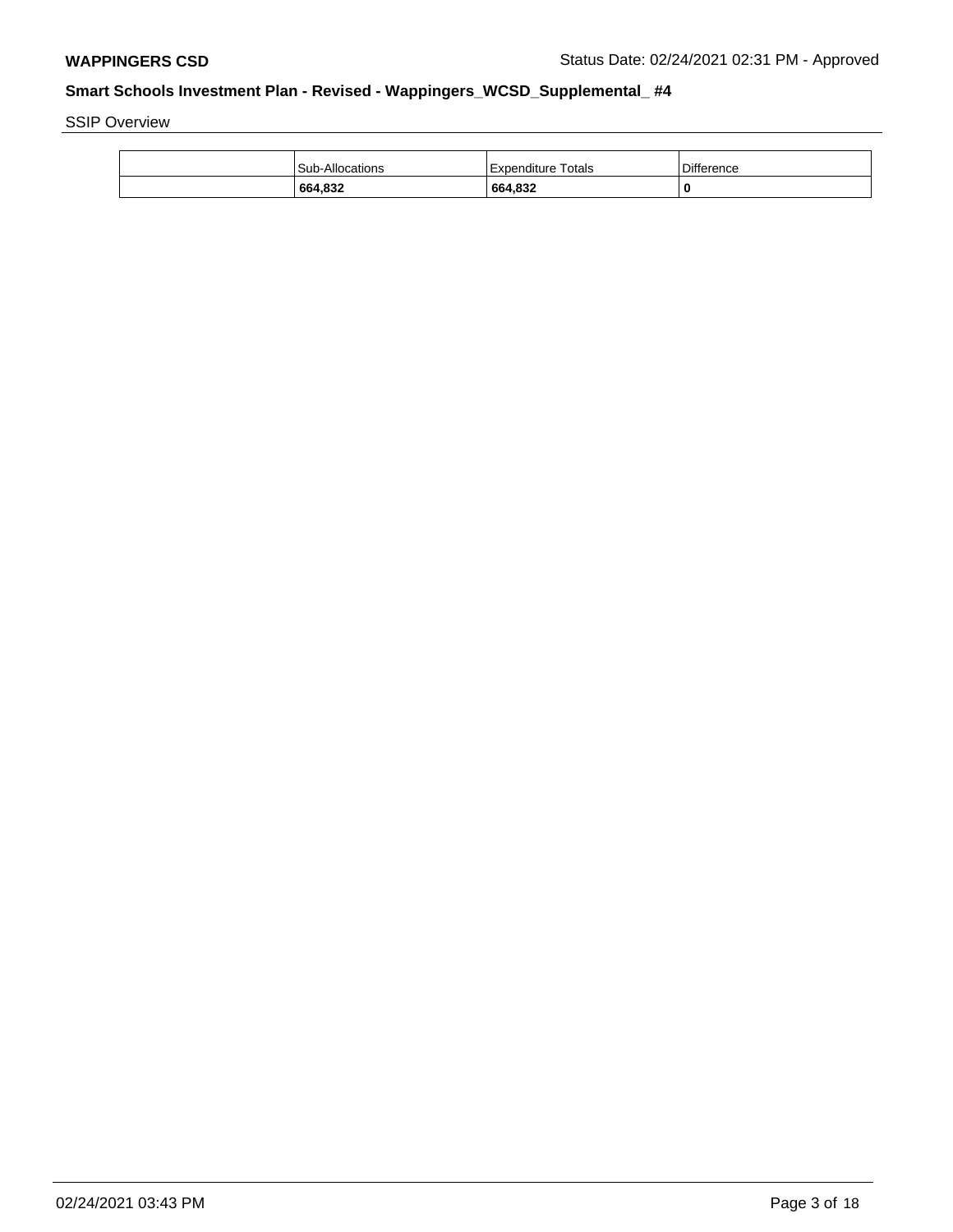School Connectivity

- **1. In order for students and faculty to receive the maximum benefit from the technology made available under the Smart Schools Bond Act, their school buildings must possess sufficient connectivity infrastructure to ensure that devices can be used during the school day. Smart Schools Investment Plans must demonstrate that:**
	- **• sufficient infrastructure that meets the Federal Communications Commission's 100 Mbps per 1,000 students standard currently exists in the buildings where new devices will be deployed, or**
	- **• is a planned use of a portion of Smart Schools Bond Act funds, or**
	- **• is under development through another funding source.**

**Smart Schools Bond Act funds used for technology infrastructure or classroom technology investments must increase the number of school buildings that meet or exceed the minimum speed standard of 100 Mbps per 1,000 students and staff within 12 months. This standard may be met on either a contracted 24/7 firm service or a "burstable" capability. If the standard is met under the burstable criteria, it must be:**

**1. Specifically codified in a service contract with a provider, and**

**2. Guaranteed to be available to all students and devices as needed, particularly during periods of high demand, such as computer-based testing (CBT) periods.**

### **Please describe how your district already meets or is planning to meet this standard within 12 months of plan submission.**

The Wappingers Central School District has already designed and built an infrastructure that meets or exceeds our bandwidth requirements with continued opportunity for expansion. We are currently running at rates that are nearly 50% higher than required with plans to expand our connectivity by another 50% within the next 12 months.

- **1a. If a district believes that it will be impossible to meet this standard within 12 months, it may apply for a waiver of this requirement, as described on the Smart Schools website. The waiver must be filed and approved by SED prior to submitting this survey.**
	- $\Box$  By checking this box, you are certifying that the school district has an approved waiver of this requirement on file with the New York State Education Department.
- **2. Connectivity Speed Calculator (Required). If the district currently meets the required speed, enter "Currently Met" in the last box: Expected Date When Required Speed Will be Met.**

|                  | l Number of     | Required Speed | Current Speed in   Expected Speed |                                      | <b>Expected Date</b> |
|------------------|-----------------|----------------|-----------------------------------|--------------------------------------|----------------------|
|                  | <b>Students</b> | l in Mbps      | <b>Mbps</b>                       | to be Attained                       | When Reauired        |
|                  |                 |                |                                   | Within 12 Months   Speed Will be Met |                      |
| Calculated Speed | 11.100          | 1.110.00       | 1110                              | 1110                                 | <b>Currently Met</b> |

### **3. Describe how you intend to use Smart Schools Bond Act funds for high-speed broadband and/or wireless connectivity projects in school buildings.**

However, it had been determined that we need to expand the number of wireless access points in each building by installing APs in each classroom thus improving reliability and efficiency.

The district has already used alternative funding to upgrade and expand our infrastructure at our two high schools following this model with great success. We are now seeking to upgrade our junior highs in similar fashion with plans on using the legacy equipment from our secondary buildings to expand our range at our elementary schools.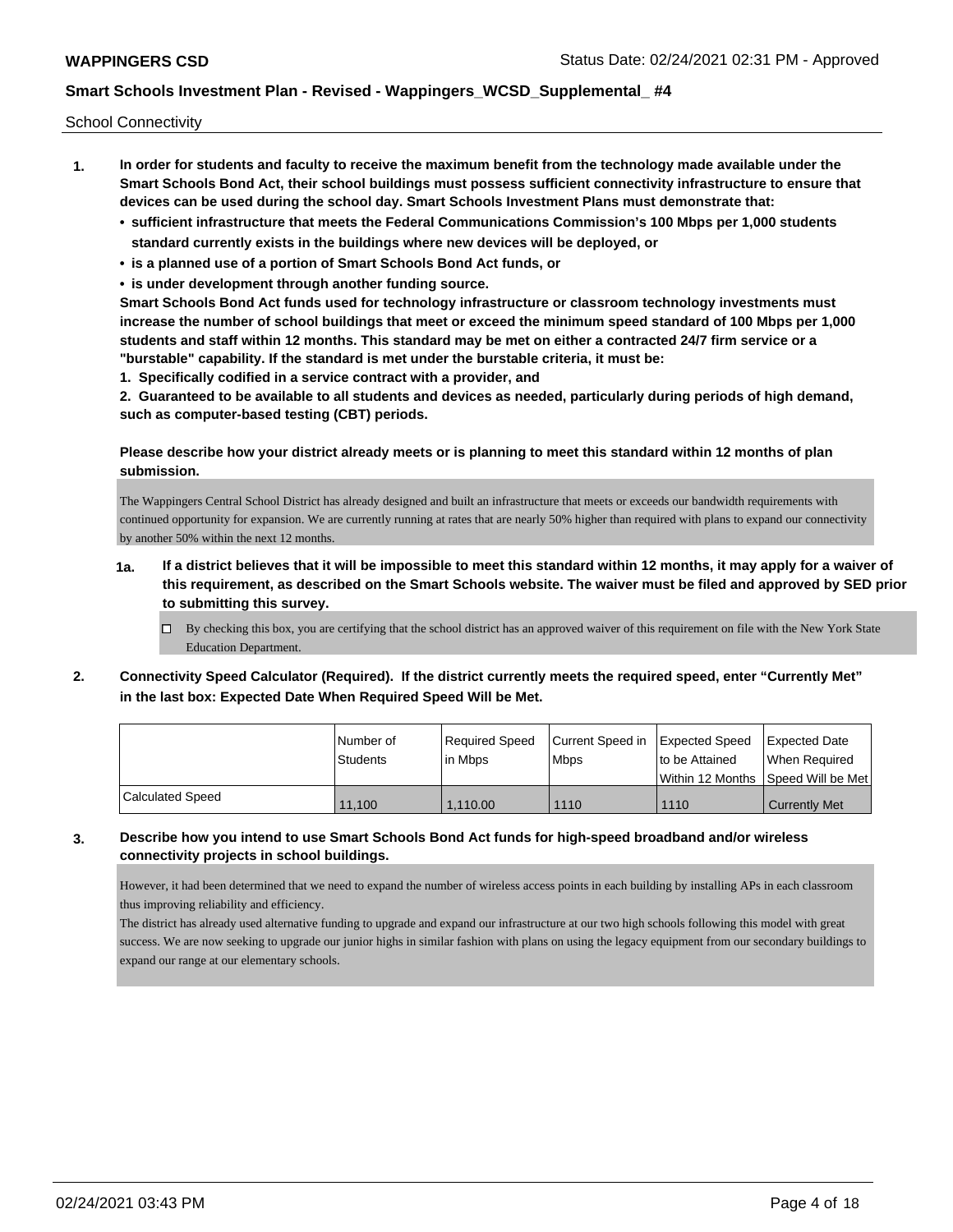School Connectivity

**4. Describe the linkage between the district's District Instructional Technology Plan and how the proposed projects will improve teaching and learning. (There should be a link between your response to this question and your responses to Question 1 in Section IV - NYSED Initiatives Alignment: "Explain how the district use of instructional technology will serve as a part of a comprehensive and sustained effort to support rigorous academic standards attainment and performance improvement for students."** 

### **Your answer should also align with your answers to the questions in Section II - Strategic Technology Planning and the associated Action Steps in Section III - Action Plan.)**

In our District Instructional Technology Plan, we stated that the district plans "to use a combination of budgeted funding as well as Smart Schools Bond Act Funds to provide additional classroom resources for both staff and students. This includes the continued infusion of mobile technology (Chromebooks) across the K-12 learning environment. Our goal is to ensure our student to device ratio is at or below 2 children for every 1 device at the K-8 level. This will allow our staff to provide regular and concurrent technology-enhanced instruction."

At this time we have met or exceeded those goals. However, the implementation of said devices has had a negative impact on our network access and reliability due to the over-saturation of wireless access points which has limited connectivity. Therefore, in order for the district to correct this problem, we are seeking to increase the number of access points at our junior highs which will also allow us to re-purpose legacy equipment from both the junior highs and a previous project at our high schools to also increase connectivity at our elementary buildings.

**5. If the district wishes to have students and staff access the Internet from wireless devices within the school building, or in close proximity to it, it must first ensure that it has a robust Wi-Fi network in place that has sufficient bandwidth to meet user demand.**

#### **Please describe how you have quantified this demand and how you plan to meet this demand.**

Over the past five years, the Wappingers Central School District has been working to improve wireless connectivity throughout its schools. However, with the increased number of devices that have been deployed throughout the district, we need to expand the number of access points throughout our buildings to improve the reliability of our network. We have discovered that demand has saturated our current building-level infrastructure which has limited the capability of access points. Initially, we installed wireless access points at pre-determined points in each hallway. However, it had been determined that we need to expand the number of wireless access points in each building by installing APs in each classroom thus improving reliability and efficiency.

The district has already used alternative funding to upgrade and expand our infrastructure at our two high schools following this model with great success. We are now seeking to upgrade our junior highs in similar fashion with plans on using the legacy equipment from our secondary buildings to expand our range at our elementary schools.

**6. Smart Schools plans with any expenditures in the School Connectivity category require a project number from the Office of Facilities Planning. Districts must submit an SSBA LOI and receive project numbers prior to submitting the SSIP. As indicated on the LOI, some projects may be eligible for a streamlined review and will not require a building permit.**

**Please indicate on a separate row each project number given to you by the Office of Facilities Planning.**

| <b>Project Number</b> |  |
|-----------------------|--|
| 13-21-01-06-7-999-BA2 |  |

**7. Certain high-tech security and connectivity infrastructure projects may be eligible for an expedited review process as determined by the Office of Facilities Planning.**

#### **Was your project deemed eligible for streamlined review?**

Yes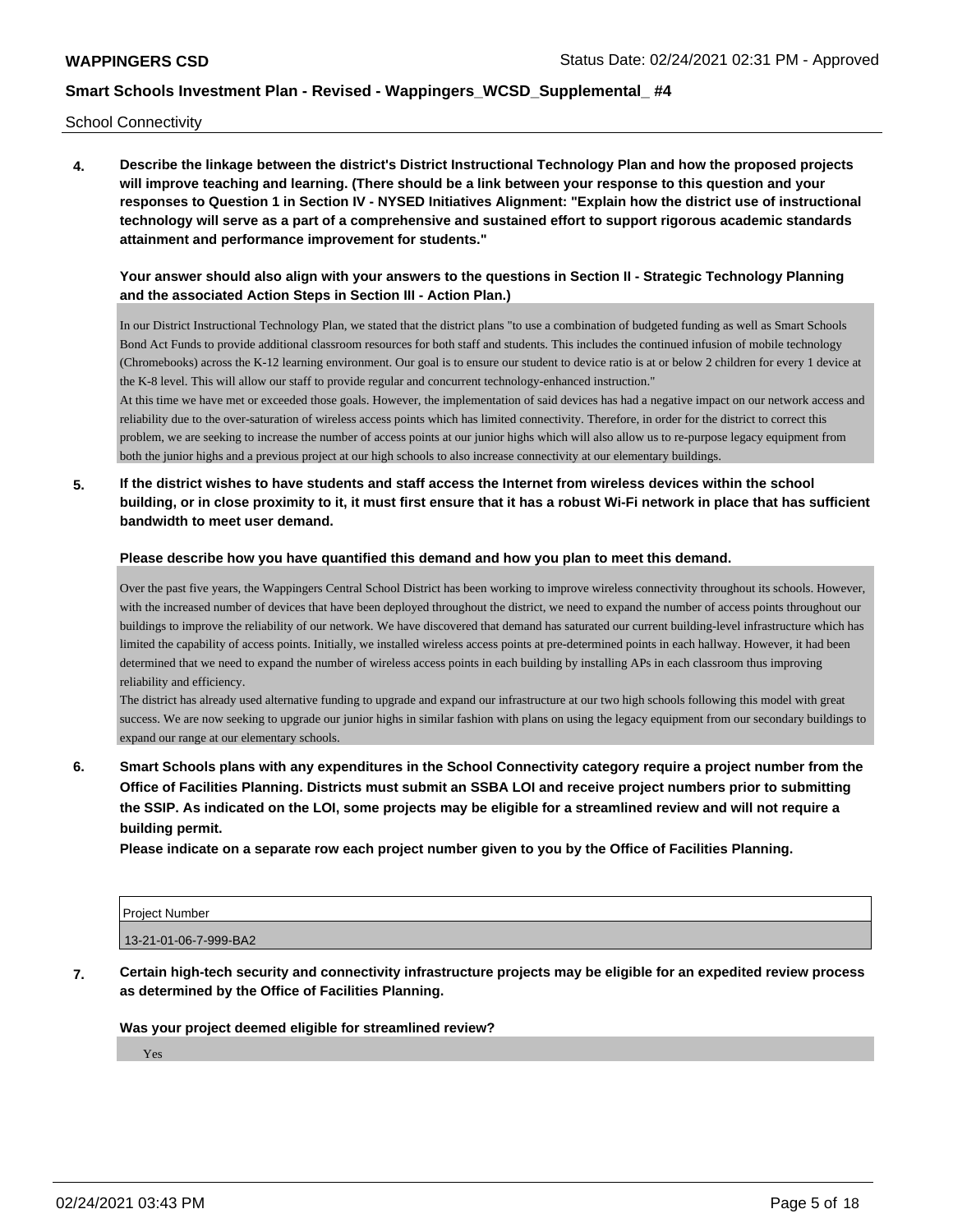School Connectivity

**7a. Districts that choose the Streamlined Review Process will be required to certify that they have reviewed all installations with their licensed architect or engineer of record and provide that person's name and license number. The licensed professional must review the products and proposed method of installation prior to implementation and review the work during and after completion in order to affirm that the work was codecompliant, if requested.**

 $\boxtimes$  I certify that I have reviewed all installations with a licensed architect or engineer of record.

**8. Include the name and license number of the architect or engineer of record.**

| Name                          | License Number |
|-------------------------------|----------------|
| <b>Rhinebeck Architecture</b> | 22726          |

#### **9. Public Expenditures – Loanable (Counts toward the nonpublic loan calculation)**

| Select the allowable expenditure type.      | <b>PUBLIC</b> Items to be | Quantity | <b>Cost Per Item</b> | <b>Total Cost</b> |
|---------------------------------------------|---------------------------|----------|----------------------|-------------------|
| Repeat to add another item under each type. | l Purchased               |          |                      |                   |
| Network/Access Costs                        | Meraki MR46 Wifi Units    | 181      | 829.00               | 150.049.00        |
|                                             |                           | 181      | 829.00               | 150.049           |

#### **10. Public Expenditures – Non-Loanable (Does not count toward nonpublic loan calculation)**

| Select the allowable expenditure | <b>PUBLIC</b> Items to be purchased | l Quantitv | Cost per Item | <b>Total Cost</b> |
|----------------------------------|-------------------------------------|------------|---------------|-------------------|
| type.                            |                                     |            |               |                   |
| Repeat to add another item under |                                     |            |               |                   |
| each type.                       |                                     |            |               |                   |
| Network/Access Costs             | Meraki MR Enterprise License 5YR    | 181        | 258.00        | 46.698.00         |
|                                  |                                     | 181        | 258.00        | 46,698            |

#### **11. Final 2014-15 BEDS Enrollment to calculate Nonpublic Sharing Requirement (no changes allowed.)**

|            | <b>Public Enrollment</b> | l Nonpublic Enrollment | <b>Total Enrollment</b> | l Nonpublic Percentage |
|------------|--------------------------|------------------------|-------------------------|------------------------|
| Enrollment | 11,455                   | 789                    | 12.244.00               | 6.44                   |

#### **12. Total Public Budget - Loanable (Counts toward the nonpublic loan calculation)**

|                                                  | <b>Public Allocations</b> | <b>Estimated Nonpublic Loan</b><br>Amount | <b>Estimated Total Sub-Allocations</b> |
|--------------------------------------------------|---------------------------|-------------------------------------------|----------------------------------------|
| Network/Access Costs                             | 150,049.00                | 10,335.11                                 | 160,384.11                             |
| School Internal Connections and   <br>Components | (No Response)             | 0.00                                      | 0.00                                   |
| Other                                            | (No Response)             | 0.00                                      | 0.00                                   |
| Totals:                                          | 150,049.00                | 10,335                                    | 160,384                                |

#### **13. Total Public Budget – Non-Loanable (Does not count toward the nonpublic loan calculation)**

|                                            | Sub-<br><b>Allocation</b> |
|--------------------------------------------|---------------------------|
| Network/Access Costs                       | 46,698.00                 |
| <b>Outside Plant Costs</b>                 | (No Response)             |
| School Internal Connections and Components |                           |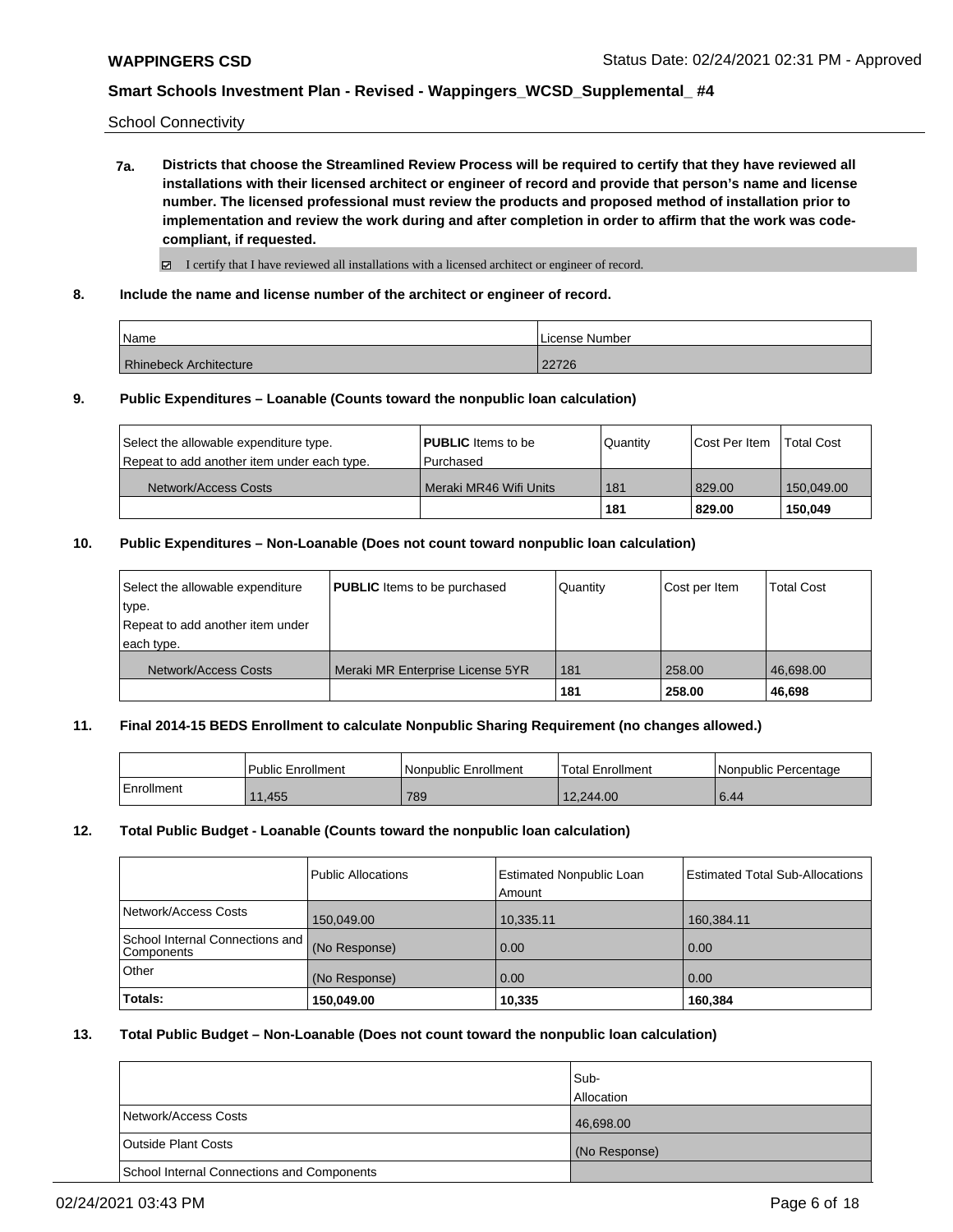School Connectivity

|                            | Sub-<br>Allocation |
|----------------------------|--------------------|
|                            | (No Response)      |
| Professional Services      | (No Response)      |
| Testing                    | (No Response)      |
| <b>Other Upfront Costs</b> | (No Response)      |
| <b>Other Costs</b>         | (No Response)      |
| Totals:                    | 46,698.00          |

# **14. School Connectivity Totals**

|                          | <b>Total Sub-Allocations</b> |
|--------------------------|------------------------------|
| Total Loanable Items     | 160,384.11                   |
| Total Non-Ioanable Items | 46,698.00                    |
| Totals:                  | 207,082                      |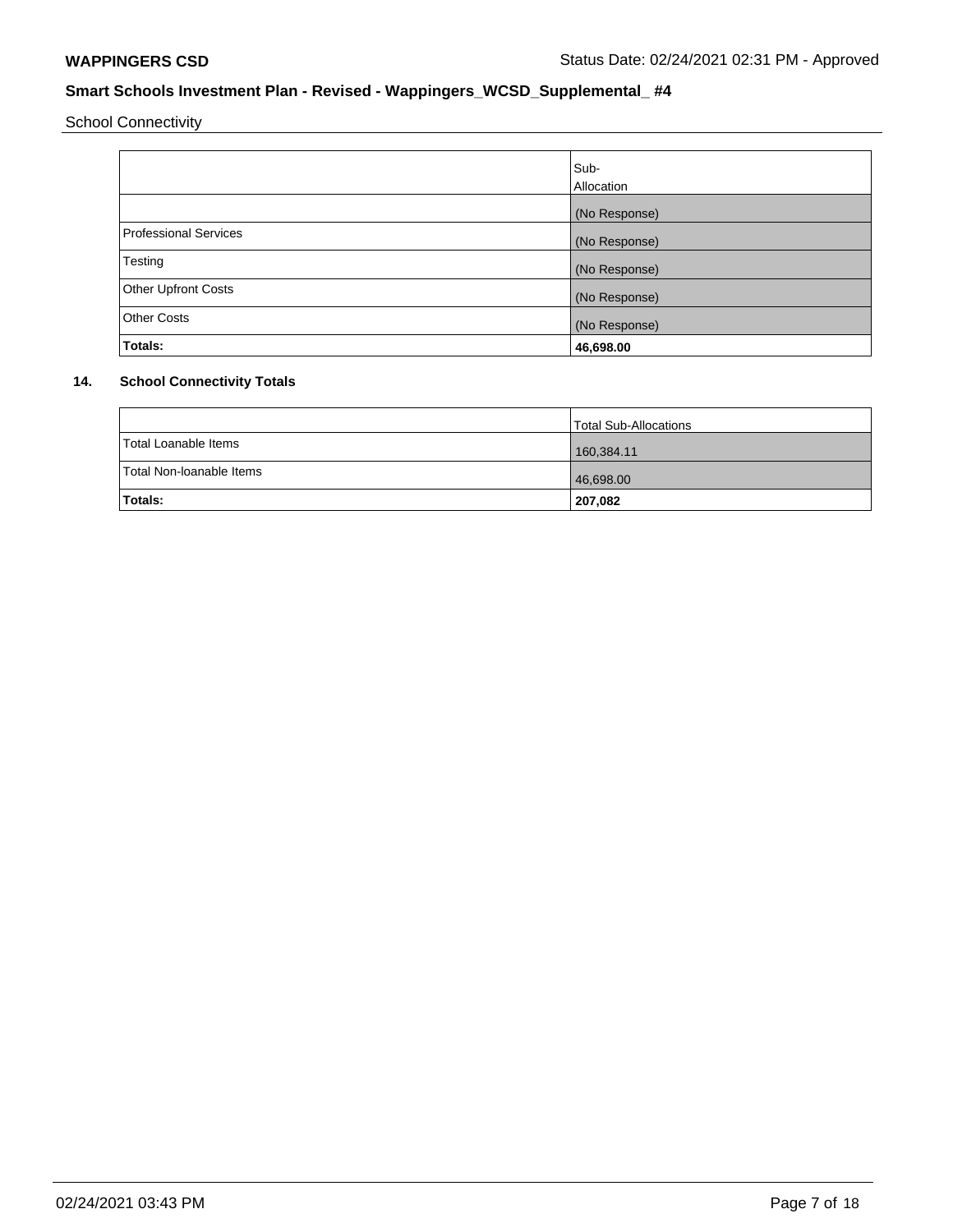Community Connectivity (Broadband and Wireless)

**1. Describe how you intend to use Smart Schools Bond Act funds for high-speed broadband and/or wireless connectivity projects in the community.**

(No Response)

**2. Please describe how the proposed project(s) will promote student achievement and increase student and/or staff access to the Internet in a manner that enhances student learning and/or instruction outside of the school day and/or school building.**

(No Response)

**3. Community connectivity projects must comply with all the necessary local building codes and regulations (building and related permits are not required prior to plan submission).**

 $\Box$  I certify that we will comply with all the necessary local building codes and regulations.

**4. Please describe the physical location of the proposed investment.**

(No Response)

**5. Please provide the initial list of partners participating in the Community Connectivity Broadband Project, along with their Federal Tax Identification (Employer Identification) number.**

| <b>Project Partners</b> | l Federal ID # |
|-------------------------|----------------|
| (No Response)           | (No Response)  |

**6. Please detail the type, quantity, per unit cost and total cost of the eligible items under each sub-category.**

| Select the allowable expenditure | Item to be purchased | Quantity      | Cost per Item | <b>Total Cost</b> |
|----------------------------------|----------------------|---------------|---------------|-------------------|
| type.                            |                      |               |               |                   |
| Repeat to add another item under |                      |               |               |                   |
| each type.                       |                      |               |               |                   |
| (No Response)                    | (No Response)        | (No Response) | (No Response) | 0.00              |
|                                  |                      | o             | 0.00          |                   |

**7. If you are submitting an allocation for Community Connectivity, complete this table.**

**Note that the calculated Total at the bottom of the table must equal the Total allocation for this category that you entered in the SSIP Overview overall budget.**

|                                    | Sub-Allocation |
|------------------------------------|----------------|
| Network/Access Costs               | (No Response)  |
| Outside Plant Costs                | (No Response)  |
| <b>Tower Costs</b>                 | (No Response)  |
| <b>Customer Premises Equipment</b> | (No Response)  |
| <b>Professional Services</b>       | (No Response)  |
| Testing                            | (No Response)  |
| <b>Other Upfront Costs</b>         | (No Response)  |
| <b>Other Costs</b>                 | (No Response)  |
| Totals:                            | 0.00           |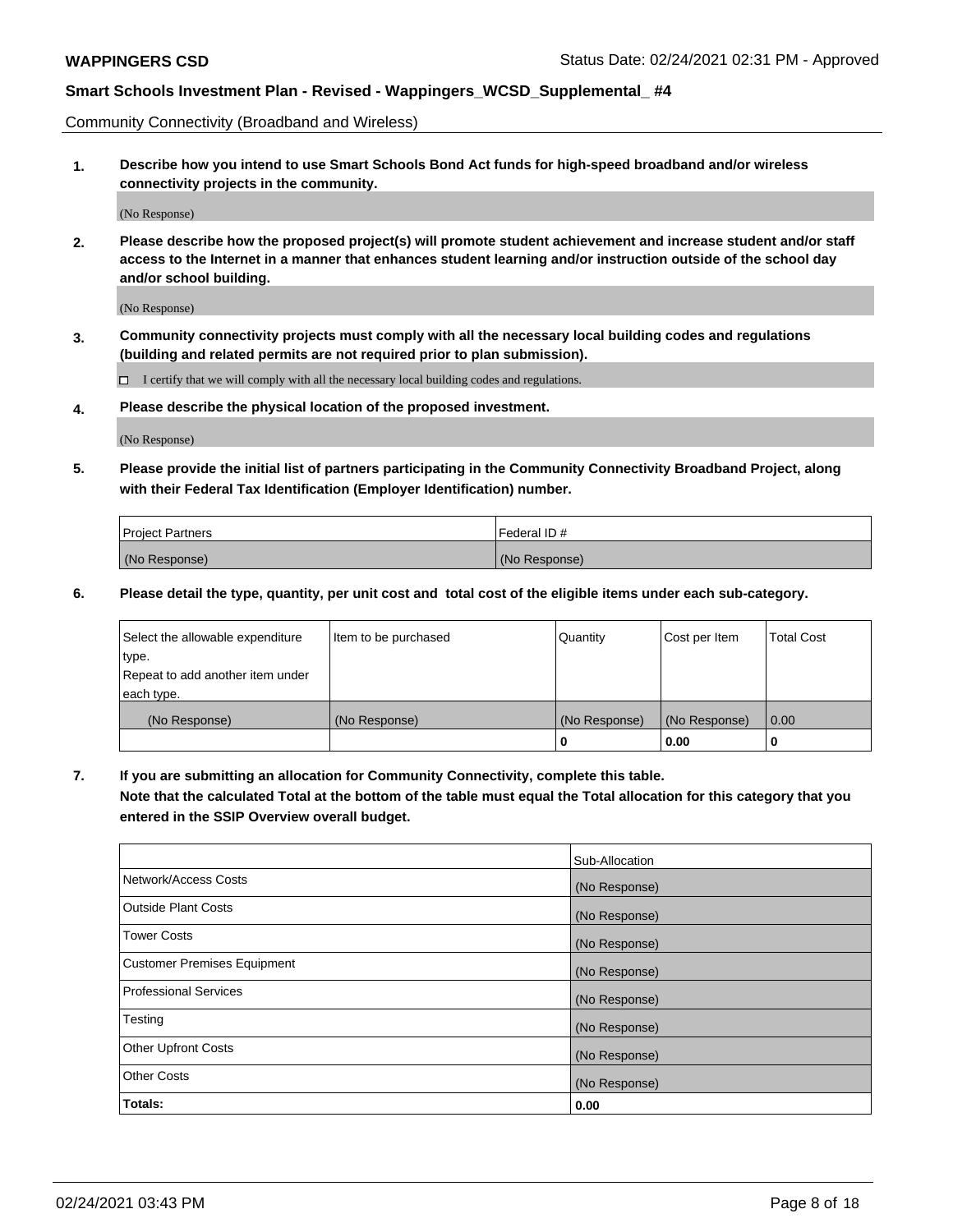#### Classroom Learning Technology

**1. In order for students and faculty to receive the maximum benefit from the technology made available under the Smart Schools Bond Act, their school buildings must possess sufficient connectivity infrastructure to ensure that devices can be used during the school day. Smart Schools Investment Plans must demonstrate that sufficient infrastructure that meets the Federal Communications Commission's 100 Mbps per 1,000 students standard currently exists in the buildings where new devices will be deployed, or is a planned use of a portion of Smart Schools Bond Act funds, or is under development through another funding source. Smart Schools Bond Act funds used for technology infrastructure or classroom technology investments must increase the number of school buildings that meet or exceed the minimum speed standard of 100 Mbps per 1,000 students and staff within 12 months. This standard may be met on either a contracted 24/7 firm service or a "burstable" capability. If the standard is met under the burstable criteria, it must be:**

**1. Specifically codified in a service contract with a provider, and**

**2. Guaranteed to be available to all students and devices as needed, particularly during periods of high demand, such as computer-based testing (CBT) periods.**

**Please describe how your district already meets or is planning to meet this standard within 12 months of plan submission.**

All of our schools are connected together via a high speed fiber network. This network is maintained by Crown Castle Fiber Networks (previously known at Lighttower). The district is contracted via our local BOCES at specific bandwidth rates that meets the needs of our current population (Our supply is greater than the demand). Should we require additional bandwidth to our schools we will simply order additional bandwidth via our contract with Crown Castle Fiber Networks.

- **1a. If a district believes that it will be impossible to meet this standard within 12 months, it may apply for a waiver of this requirement, as described on the Smart Schools website. The waiver must be filed and approved by SED prior to submitting this survey.**
	- By checking this box, you are certifying that the school district has an approved waiver of this requirement on file with the New York State Education Department.
- **2. Connectivity Speed Calculator (Required). If the district currently meets the required speed, enter "Currently Met" in the last box: Expected Date When Required Speed Will be Met.**

|                         | l Number of<br>Students | Reauired Speed<br>l in Mbps | Current Speed in<br><b>Mbps</b> | Expected Speed<br>to be Attained<br>l Within 12 Months ISpeed Will be Met l | Expected Date<br>When Required |
|-------------------------|-------------------------|-----------------------------|---------------------------------|-----------------------------------------------------------------------------|--------------------------------|
| <b>Calculated Speed</b> | 11.100                  | 1.110.00                    | 1100                            | 1100                                                                        | <b>Currently Met</b>           |

**3. If the district wishes to have students and staff access the Internet from wireless devices within the school building, or in close proximity to it, it must first ensure that it has a robust Wi-Fi network in place that has sufficient bandwidth to meet user demand.**

**Please describe how you have quantified this demand and how you plan to meet this demand.**

Our district maintains a mixed Cisco and/or Meraki based WIFI solution which includes sufficient capacity at this time. This system is in place in all school buildings, but is expandable should we decide we need additional capacity.

**4. All New York State public school districts are required to complete and submit an Instructional Technology Plan survey to the New York State Education Department in compliance with Section 753 of the Education Law and per Part 100.12 of the Commissioner's Regulations.**

**Districts that include educational technology purchases as part of their Smart Schools Investment Plan must have a submitted and approved Instructional Technology Plan survey on file with the New York State Education Department.**

By checking this box, you are certifying that the school district has an approved Instructional Technology Plan survey on file with the New York State Education Department.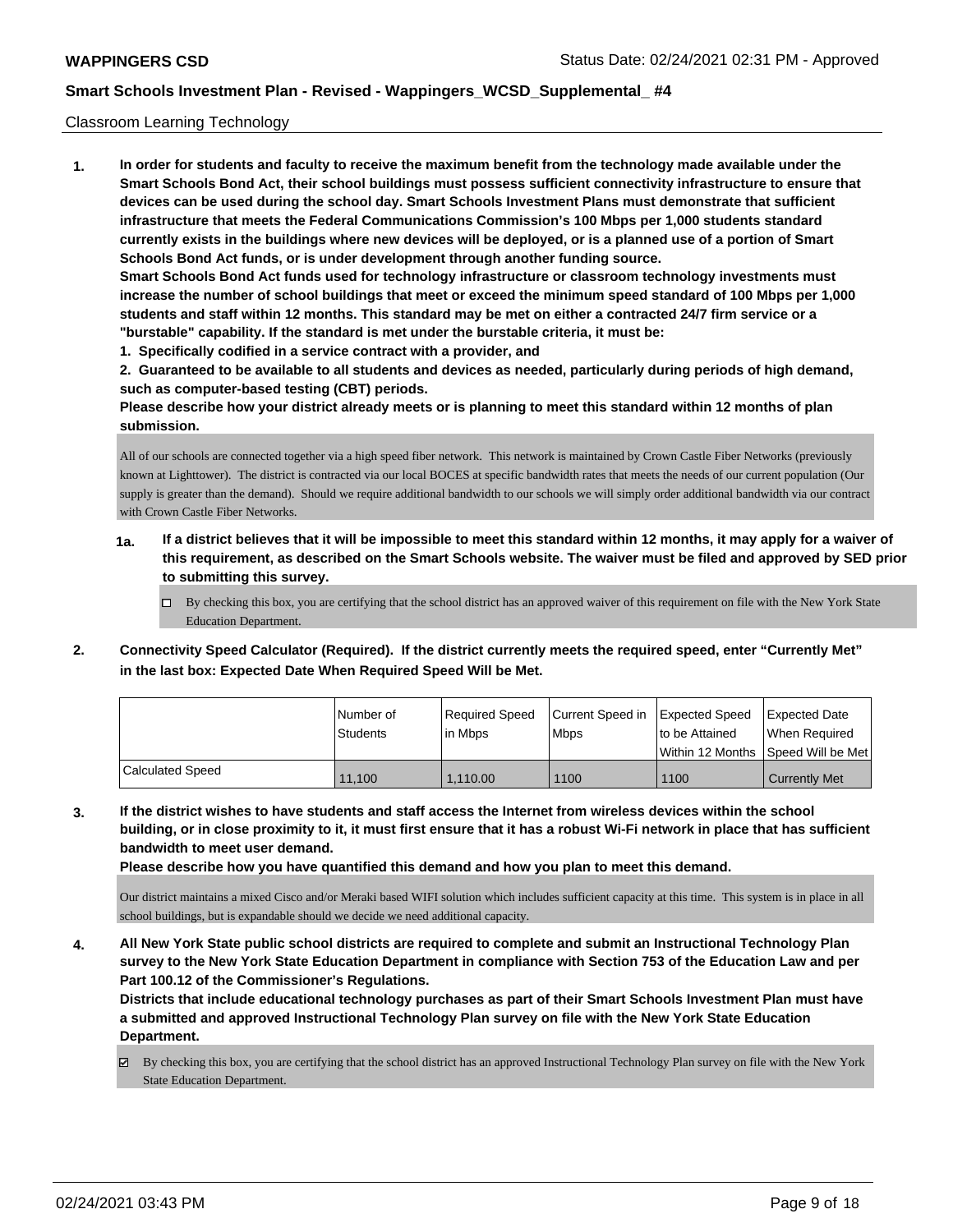#### Classroom Learning Technology

**5. Describe the devices you intend to purchase and their compatibility with existing or planned platforms or systems. Specifically address the adequacy of each facility's electrical, HVAC and other infrastructure necessary to install and support the operation of the planned technology.**

Under this submission we are looking to ensure that we have Interactive Whiteboards and Displays In Every Classroom

- In the summer of 2016, the district installed 200 interactive displays to ensure that we had display technology in every classroom. Since that point in time, we have continued to install similar display technology in areas where current equipment is aging out and/or failing.
- The SSBAC has reached consensus that we need to provide equitable access to this technology in every classroom. The district also realizes that we have a large number of classrooms where the existing technology is no longer functioning.

The Wappingers CSD SSBA Committee recommends we allocate \$450,000 (Budgetary figure based on 100 classrooms X \$4500 / classroom) of the SSBA funds to acquire interactive whiteboards and other display technology to ensure that all classrooms have adequate and equitable instructional technology resources in each classroom.

Electric Supply already exists at the front of every classroom. If for some reason it is deemed inadequate we will have our facilities department add an electrical outlet.

- **6. Describe how the proposed technology purchases will:**
	- **> enhance differentiated instruction;**
	- **> expand student learning inside and outside the classroom;**
	- **> benefit students with disabilities and English language learners; and**
	- **> contribute to the reduction of other learning gaps that have been identified within the district.**

**The expectation is that districts will place a priority on addressing the needs of students who struggle to succeed in a rigorous curriculum. Responses in this section should specifically address this concern and align with the district's Instructional Technology Plan (in particular Question 2 of E. Curriculum and Instruction: "Does the district's instructional technology plan address the needs of students with disabilities to ensure equitable access to instruction, materials and assessments?" and Question 3 of the same section: "Does the district's instructional technology plan address the provision of assistive technology specifically for students with disabilities to ensure access to and participation in the general curriculum?")**

**In addition, describe how the district ensures equitable access to instruction, materials and assessments and participation in the general curriculum for both SWD and English Language Learners/Multilingual Learners (ELL/MLL) students.**

Availability: The WCSD strives for equity among departments, schools and students. To ensure that all learners have access to technology, the Technology Support Services staff and the Director of Technology, Testing and Assessment work cooperatively with principals, departmental coordinators, special education coordinators and administrators to balance the needs of our schools.

Since 2016, we have been working to replace aging/failing equipment throughout the district. With the SSBA funds we have a great opportunity to remedy this situation. Lessons are enhanced via multimedia rich presentation through the use of these tools. These visually rich lessons assist all learners in better understanding the context and content of the curriculum.

Display technology will allow our classrooms to perform instant video conferences with other classrooms and places beyond our district. We have recently created technology enhanced lessons in K-6 classrooms that include units where presenters in one class will conference with another class in another building so that they can learn from their peers (a goal of one of our technology enhanced units). Not all classes can currently perform this activity due to the lack of technology in the class.

The addition of interactive touch displays will create new opportunities for differentiated instruction. The software included with these devices provides multimedia based interactive lessons that promote multi-modal methods of teaching to the understanding of the material. In addition these displays can be used in centers based learning and small selective group project work.

ELL, and Students with Disabilities will also benefit greatly from the addition of this classroom techology. The multi-modal learning experiences that this technology supports will bring additional opportunities to these learners. With this technology, learning is aided by media rich lessons, which are fully interactive which help students who are language deficient or who have a disability overcome some of the obstacles they may face in a classroom without this technology.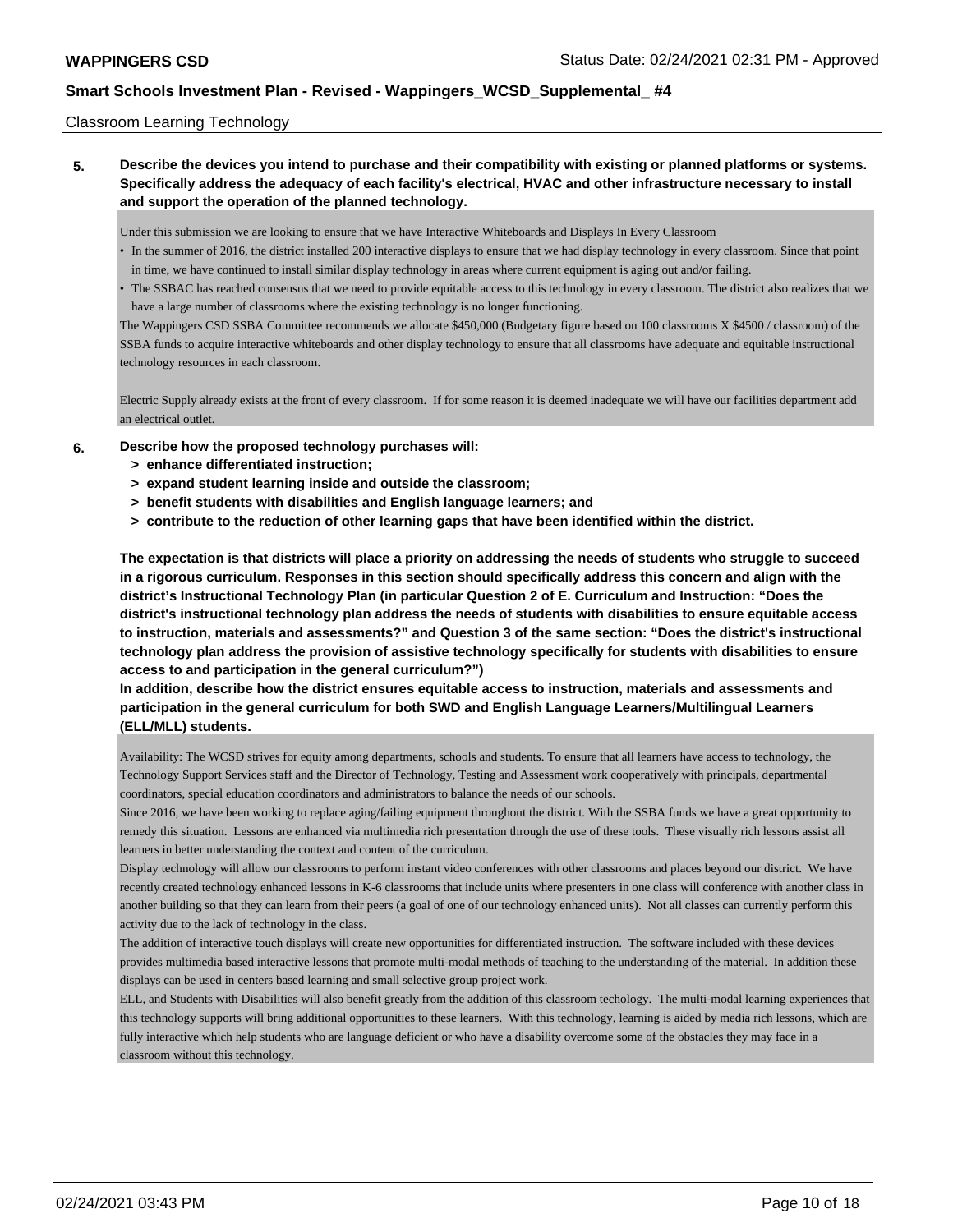#### Classroom Learning Technology

**7. Where appropriate, describe how the proposed technology purchases will enhance ongoing communication with parents and other stakeholders and help the district facilitate technology-based regional partnerships, including distance learning and other efforts.**

Display technology will allow our classrooms to perform instant video conferences with other classrooms and places beyond our district. We have recently created technology enhanced lessons in K-6 classrooms that include units where presenters in one class will conference with another class in another building so that they can learn from their peers (a goal of one of our technology enhanced units). Not all classes can currently perform this activity due to the lack of technology in the class.

Parents will often question district staff why certain classrooms have technology and others do not. The majority of these comments are typically followed up with comments about how unfair it is for the children in the classes who do not have the same equipment.

### **8. Describe the district's plan to provide professional development to ensure that administrators, teachers and staff can employ the technology purchased to enhance instruction successfully.**

**Note: This response should be aligned and expanded upon in accordance with your district's response to Question 1 of F. Professional Development of your Instructional Technology Plan: "Please provide a summary of professional development offered to teachers and staff, for the time period covered by this plan, to support technology to enhance teaching and learning. Please include topics, audience and method of delivery within your summary."**

It is the goal of the WCSD to provide professional development programs for instructional and non-instructional staff that sustains the district technology plan objectives by:

- Continuing to implement the ISTE standards with students, teachers and administrative staff.
- Providing district created on-line resources such as our Technology Tutorial Videos for staff development.
- Continuing to provide in-service training through MLP to district staff members.

Topics include:

- Flipped Classrooms
- Blogging
- Teaching to the use of multiple devices
- Google apps for education
- Data driven instruction
- Document camera, interactive displays, and other peripherals
- iPads and educational Apps
- Professional Learning Networks
- Strategies for supporting Digital Citizenship
- Student productivity & collaboration
- Formative assessments and devices that can support it

Method of Delivery:

- Inservice courses
- Faculty meetings
- Online district created resources
- Professional learning days
- Turn Key training
- Conference based training
- Local District Technology Certification (ACIT)

Audience:

- All Faculty and Staff
- Students via classroom instruction via Technology Integration Specialists
- Parents / Students via online resources
- **9. Districts must contact one of the SUNY/CUNY teacher preparation programs listed on the document on the left side of the page that supplies the largest number of the district's new teachers to request advice on innovative uses and best practices at the intersection of pedagogy and educational technology.**
	- $\boxtimes$  By checking this box, you certify that you have contacted the SUNY/CUNY teacher preparation program that supplies the largest number of your new teachers to request advice on these issues.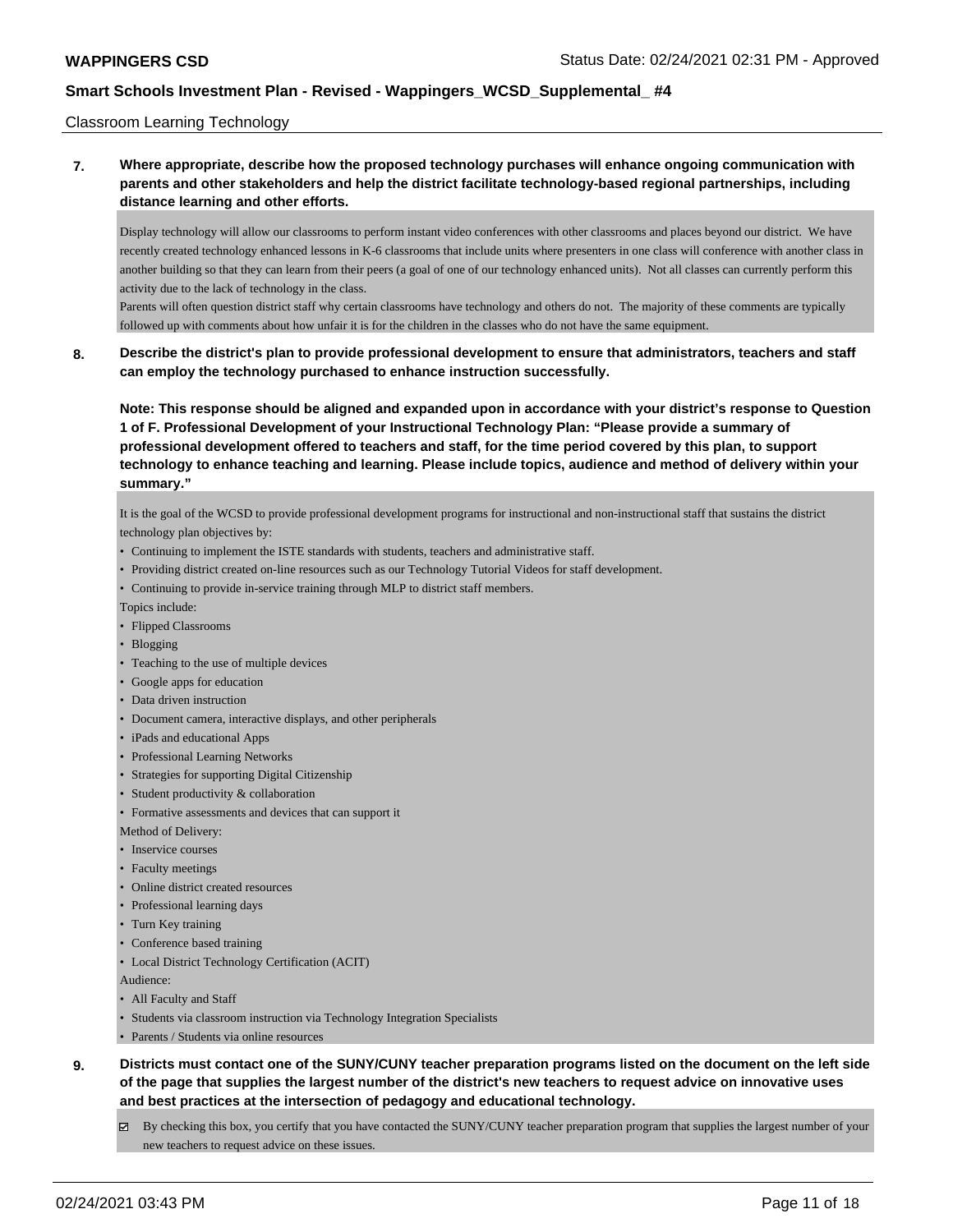Classroom Learning Technology

**9a. Please enter the name of the SUNY or CUNY Institution that you contacted.**

SUNY New Paltz

**9b. Enter the primary Institution phone number.**

845-257-7869

**9c. Enter the name of the contact person with whom you consulted and/or will be collaborating with on innovative uses of technology and best practices.**

Kiersten Greene

**10. To ensure the sustainability of technology purchases made with Smart Schools funds, districts must demonstrate a long-term plan to maintain and replace technology purchases supported by Smart Schools Bond Act funds. This sustainability plan shall demonstrate a district's capacity to support recurring costs of use that are ineligible for Smart Schools Bond Act funding such as device maintenance, technical support, Internet and wireless fees, maintenance of hotspots, staff professional development, building maintenance and the replacement of incidental items. Further, such a sustainability plan shall include a long-term plan for the replacement of purchased devices and equipment at the end of their useful life with other funding sources.**

By checking this box, you certify that the district has a sustainability plan as described above.

**11. Districts must ensure that devices purchased with Smart Schools Bond funds will be distributed, prepared for use, maintained and supported appropriately. Districts must maintain detailed device inventories in accordance with generally accepted accounting principles.**

 $\boxtimes$  By checking this box, you certify that the district has a distribution and inventory management plan and system in place.

**12. Please detail the type, quantity, per unit cost and total cost of the eligible items under each sub-category.**

| Select the allowable expenditure<br>type.<br>Repeat to add another item under<br>each type. | I Item to be Purchased      | Quantity | Cost per Item | <b>Total Cost</b> |
|---------------------------------------------------------------------------------------------|-----------------------------|----------|---------------|-------------------|
| Interactive Whiteboards                                                                     | <b>Interactive Displays</b> | 175      | 2,447.16      | 428,253.00        |
|                                                                                             |                             | 175      | 2,447.16      | 428.253           |

#### **13. Final 2014-15 BEDS Enrollment to calculate Nonpublic Sharing Requirement (no changes allowed.)**

|            | l Public Enrollment | l Nonpublic Enrollment | <b>Total Enrollment</b> | Nonpublic<br>l Percentage |
|------------|---------------------|------------------------|-------------------------|---------------------------|
| Enrollment | 11,455              | 789                    | 12,244.00               | 6.44                      |

#### **14. If you are submitting an allocation for Classroom Learning Technology complete this table.**

|                          | Public School Sub-Allocation | <b>Estimated Nonpublic Loan</b><br>Amount<br>(Based on Percentage Above) | <b>Estimated Total Public and</b><br>Nonpublic Sub-Allocation |
|--------------------------|------------------------------|--------------------------------------------------------------------------|---------------------------------------------------------------|
| Interactive Whiteboards  | 428,253.00                   | 29,497.30                                                                | 457,750.30                                                    |
| Computer Servers         | (No Response)                | 0.00                                                                     | 0.00                                                          |
| <b>Desktop Computers</b> | (No Response)                | 0.00                                                                     | 0.00                                                          |
| <b>Laptop Computers</b>  | (No Response)                | 0.00                                                                     | 0.00                                                          |
| <b>Tablet Computers</b>  | (No Response)                | 0.00                                                                     | 0.00                                                          |
| <b>Other Costs</b>       | (No Response)                | 0.00                                                                     | 0.00                                                          |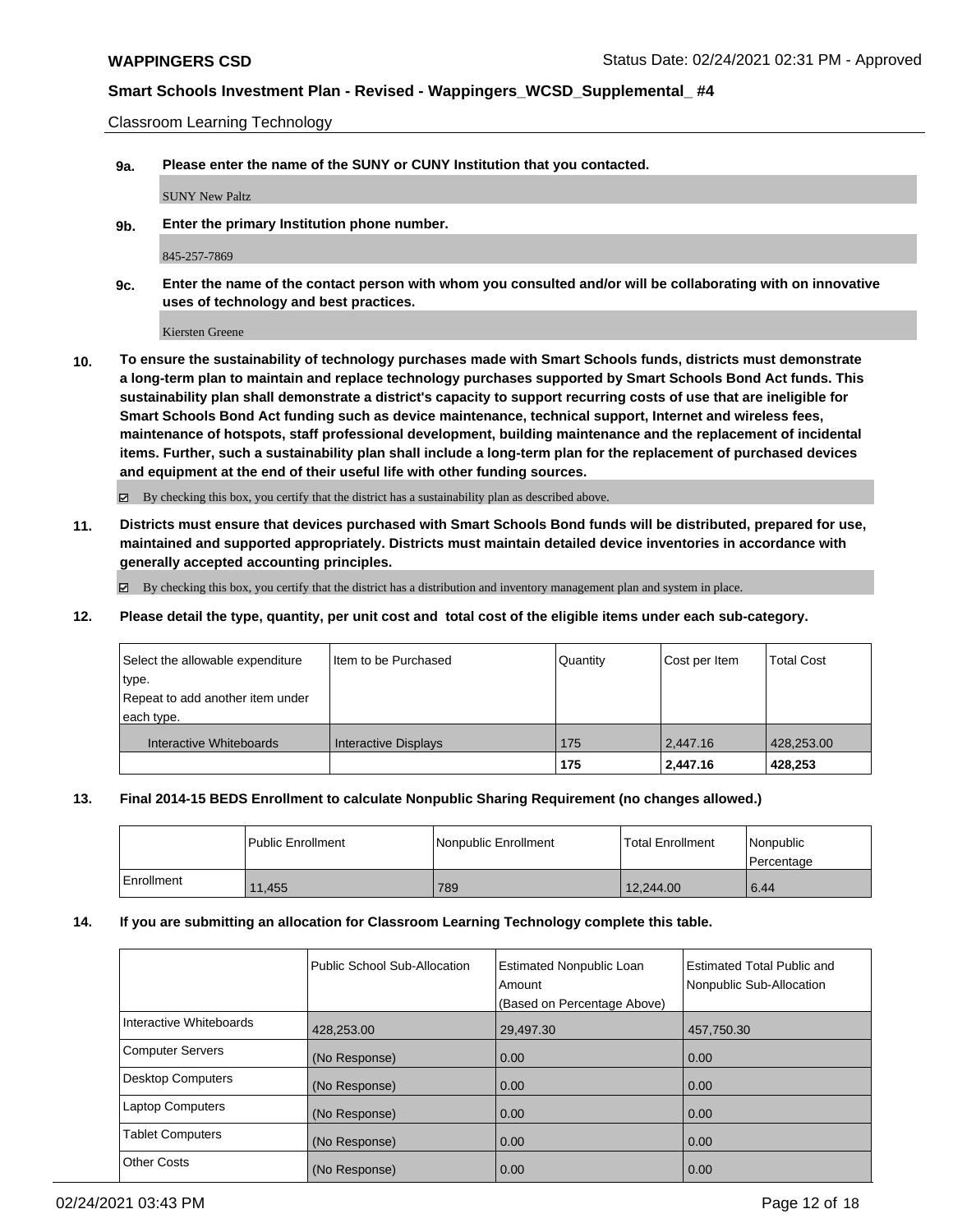Classroom Learning Technology

|         | Public School Sub-Allocation | <b>Estimated Nonpublic Loan</b><br>l Amount<br>(Based on Percentage Above) | <b>Estimated Total Public and</b><br>Nonpublic Sub-Allocation |
|---------|------------------------------|----------------------------------------------------------------------------|---------------------------------------------------------------|
| Totals: | 428.253.00                   | 29.497                                                                     | 457.750                                                       |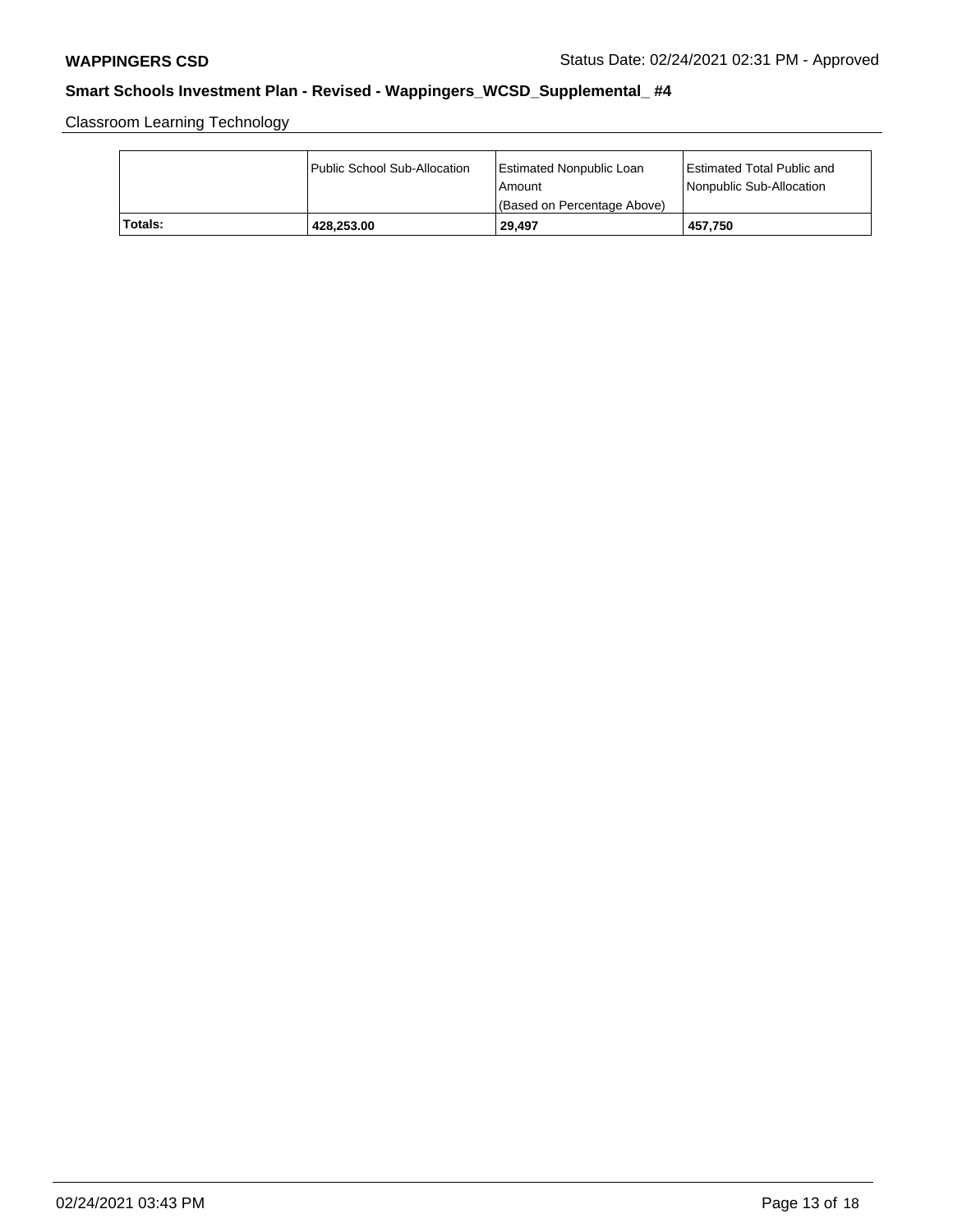#### Pre-Kindergarten Classrooms

**1. Provide information regarding how and where the district is currently serving pre-kindergarten students and justify the need for additional space with enrollment projections over 3 years.**

(No Response)

- **2. Describe the district's plan to construct, enhance or modernize education facilities to accommodate prekindergarten programs. Such plans must include:**
	- **Specific descriptions of what the district intends to do to each space;**
	- **An affirmation that new pre-kindergarten classrooms will contain a minimum of 900 square feet per classroom;**
	- **The number of classrooms involved;**
	- **The approximate construction costs per classroom; and**
	- **Confirmation that the space is district-owned or has a long-term lease that exceeds the probable useful life of the improvements.**

(No Response)

**3. Smart Schools Bond Act funds may only be used for capital construction costs. Describe the type and amount of additional funds that will be required to support ineligible ongoing costs (e.g. instruction, supplies) associated with any additional pre-kindergarten classrooms that the district plans to add.**

(No Response)

**4. All plans and specifications for the erection, repair, enlargement or remodeling of school buildings in any public school district in the State must be reviewed and approved by the Commissioner. Districts that plan capital projects using their Smart Schools Bond Act funds will undergo a Preliminary Review Process by the Office of Facilities Planning.**

**Please indicate on a separate row each project number given to you by the Office of Facilities Planning.**

| Project Number |  |
|----------------|--|
| (No Response)  |  |
|                |  |

**5. Please detail the type, quantity, per unit cost and total cost of the eligible items under each sub-category.**

| Select the allowable expenditure | Item to be purchased | Quantity      | Cost per Item | <b>Total Cost</b> |
|----------------------------------|----------------------|---------------|---------------|-------------------|
| type.                            |                      |               |               |                   |
| Repeat to add another item under |                      |               |               |                   |
| each type.                       |                      |               |               |                   |
| (No Response)                    | (No Response)        | (No Response) | (No Response) | 0.00              |
|                                  |                      | υ             | 0.00          |                   |

**6. If you have made an allocation for Pre-Kindergarten Classrooms, complete this table. Note that the calculated Total at the bottom of the table must equal the Total allocation for this category that you entered in the SSIP Overview overall budget.**

|                                          | Sub-Allocation |
|------------------------------------------|----------------|
| Construct Pre-K Classrooms               | (No Response)  |
| Enhance/Modernize Educational Facilities | (No Response)  |
| <b>Other Costs</b>                       | (No Response)  |
| Totals:                                  | 0.00           |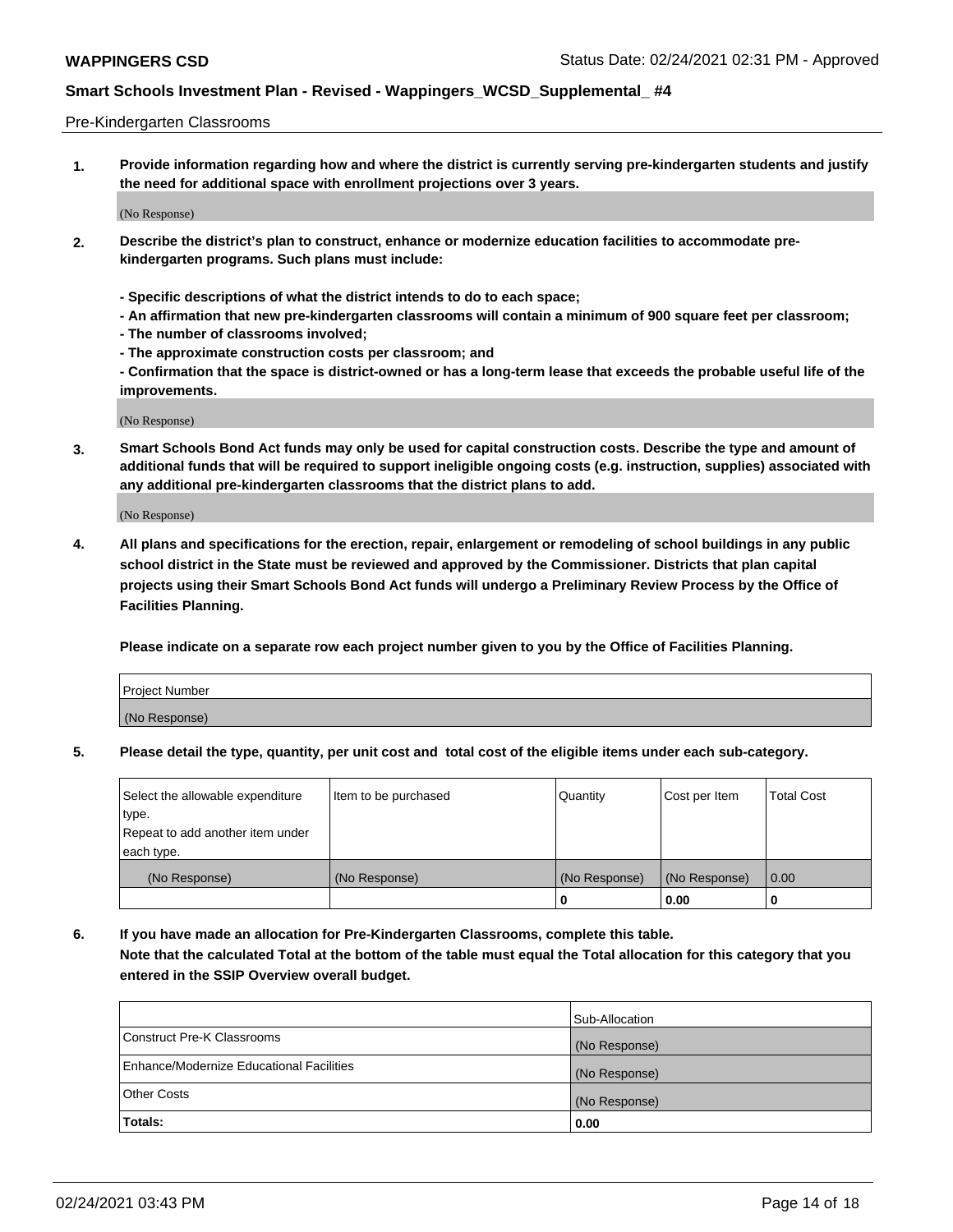Replace Transportable Classrooms

**1. Describe the district's plan to construct, enhance or modernize education facilities to provide high-quality instructional space by replacing transportable classrooms.**

(No Response)

**2. All plans and specifications for the erection, repair, enlargement or remodeling of school buildings in any public school district in the State must be reviewed and approved by the Commissioner. Districts that plan capital projects using their Smart Schools Bond Act funds will undergo a Preliminary Review Process by the Office of Facilities Planning.**

**Please indicate on a separate row each project number given to you by the Office of Facilities Planning.**

| Project Number |  |
|----------------|--|
|                |  |
|                |  |
|                |  |
|                |  |
| (No Response)  |  |
|                |  |
|                |  |
|                |  |

**3. For large projects that seek to blend Smart Schools Bond Act dollars with other funds, please note that Smart Schools Bond Act funds can be allocated on a pro rata basis depending on the number of new classrooms built that directly replace transportable classroom units.**

**If a district seeks to blend Smart Schools Bond Act dollars with other funds describe below what other funds are being used and what portion of the money will be Smart Schools Bond Act funds.**

(No Response)

**4. Please detail the type, quantity, per unit cost and total cost of the eligible items under each sub-category.**

| Select the allowable expenditure | Item to be purchased | Quantity      | Cost per Item | Total Cost |
|----------------------------------|----------------------|---------------|---------------|------------|
| ∣type.                           |                      |               |               |            |
| Repeat to add another item under |                      |               |               |            |
| each type.                       |                      |               |               |            |
| (No Response)                    | (No Response)        | (No Response) | (No Response) | 0.00       |
|                                  |                      | u             | 0.00          |            |

**5. If you have made an allocation for Replace Transportable Classrooms, complete this table. Note that the calculated Total at the bottom of the table must equal the Total allocation for this category that you entered in the SSIP Overview overall budget.**

|                                                | Sub-Allocation |
|------------------------------------------------|----------------|
| Construct New Instructional Space              | (No Response)  |
| Enhance/Modernize Existing Instructional Space | (No Response)  |
| Other Costs                                    | (No Response)  |
| Totals:                                        | 0.00           |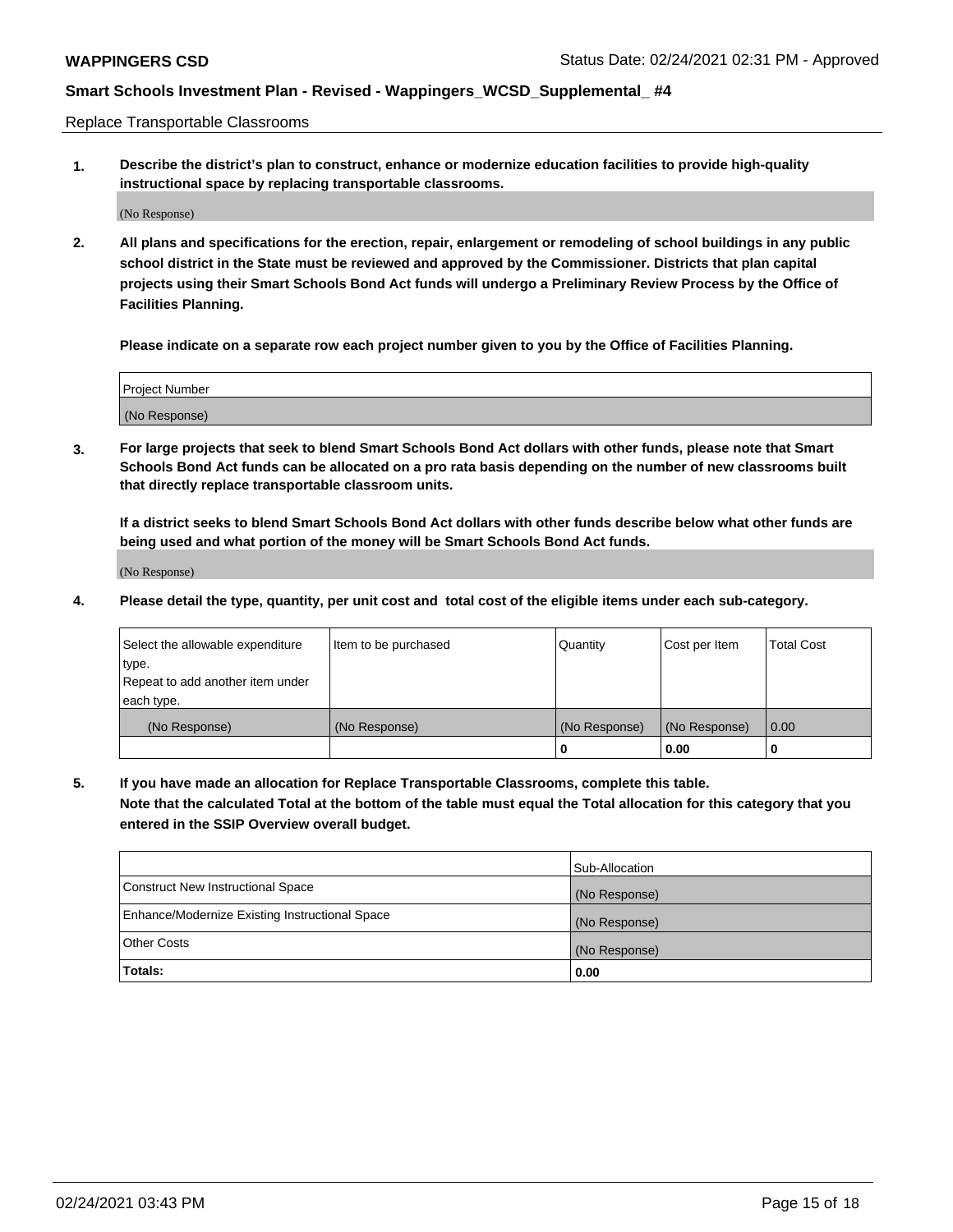High-Tech Security Features

**1. Describe how you intend to use Smart Schools Bond Act funds to install high-tech security features in school buildings and on school campuses.**

(No Response)

**2. All plans and specifications for the erection, repair, enlargement or remodeling of school buildings in any public school district in the State must be reviewed and approved by the Commissioner. Smart Schools plans with any expenditures in the High-Tech Security category require a project number from the Office of Facilities Planning. Districts must submit an SSBA LOI and receive project numbers prior to submitting the SSIP. As indicated on the LOI, some projects may be eligible for a streamlined review and will not require a building permit. Please indicate on a separate row each project number given to you by the Office of Facilities Planning.**

| <b>Project Number</b> |  |
|-----------------------|--|
| (No Response)         |  |

- **3. Was your project deemed eligible for streamlined Review?**
	- Yes
	- $\hfill \square$  No
- **4. Include the name and license number of the architect or engineer of record.**

| Name          | License Number |
|---------------|----------------|
| (No Response) | (No Response)  |

**5. Please detail the type, quantity, per unit cost and total cost of the eligible items under each sub-category.**

| Select the allowable expenditure | Item to be purchased | Quantity      | Cost per Item | <b>Total Cost</b> |
|----------------------------------|----------------------|---------------|---------------|-------------------|
| type.                            |                      |               |               |                   |
| Repeat to add another item under |                      |               |               |                   |
| each type.                       |                      |               |               |                   |
| (No Response)                    | (No Response)        | (No Response) | (No Response) | 0.00              |
|                                  |                      | 0             | 0.00          |                   |

**6. If you have made an allocation for High-Tech Security Features, complete this table.**

**Enter each Sub-category Public Allocation based on the the expenditures listed in Table #5.**

|                                                      | Sub-Allocation |
|------------------------------------------------------|----------------|
| Capital-Intensive Security Project (Standard Review) | (No Response)  |
| Electronic Security System                           | (No Response)  |
| <b>Entry Control System</b>                          | (No Response)  |
| Approved Door Hardening Project                      | (No Response)  |
| <b>Other Costs</b>                                   | (No Response)  |
| Totals:                                              | 0.00           |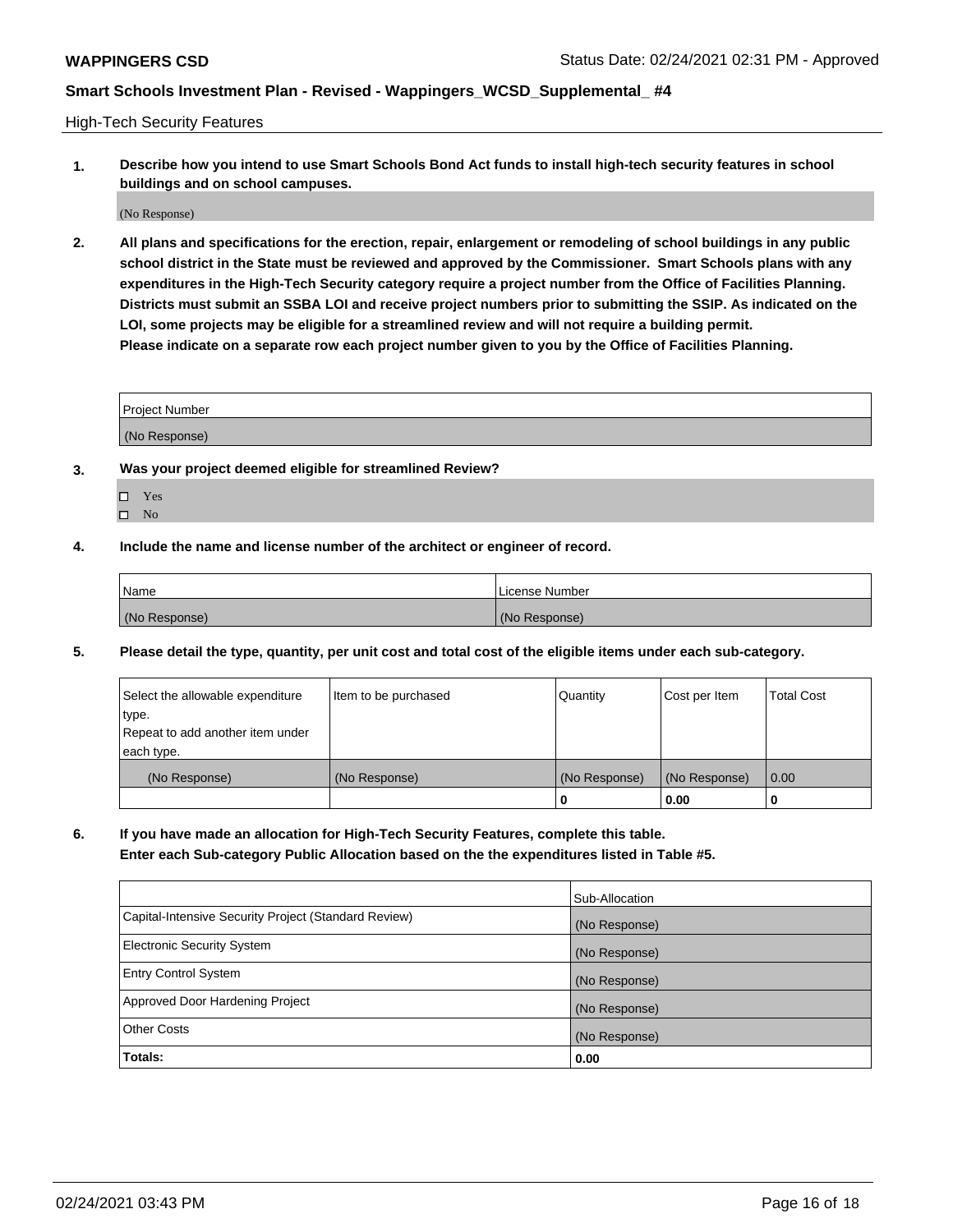Non-Public Schools

### **1. Describe your plan to utilize SSBA funds to purchase devices and loan to the nonpublic schools within your district. Please specify what devices have been requested by the nonpublic schools. If the nonpublic schools have not finalized requests, the district should provide the date nonpublic schools will submit the request by.**

The Wappingers CSD has reached out to the nonpublics located within our district. The four schools are excited to be included in this opportunity (Faith Christian Academy moved out of our district in January 2014 and Spackenkill UFSD is including them in their SSIP per the SSBA nonpublic requirements). We have discussed with them their budget as described in our SSBA implementation plan. This money will be made available to the non-public schools for the purchase of technology for their programs. However, at this time the non-public

schools have not submitted their requests for technology and are undecided.

**2. A final Smart Schools Investment Plan cannot be approved until school authorities have adopted regulations specifying the date by which requests from nonpublic schools for the purchase and loan of Smart Schools Bond Act classroom technology must be received by the district.**

By checking this box, you certify that you have such a plan and associated regulations in place that have been made public.

**2a. Please enter the date each year nonpublic schools must request loanable items from the school district. This date cannot be earlier than June 1 of the previous school year.**

June 8

### **3. Final 2014-15 BEDS Enrollment to calculate Nonpublic Sharing Requirement (no changes allowed.)**

|            | <b>Public Enrollment</b> | Nonpublic Enrollment | Total Enrollment | l Nonpublic Percentage |
|------------|--------------------------|----------------------|------------------|------------------------|
| Enrollment | 1.455                    | 789                  | 12,244.00        | 6.44                   |

### **4. Nonpublic Loan Calculator**

|                                                        | Loanable     | Loanable   | Additional       | Estimated | Previously | Cumulative | <b>Final Per</b> | <b>Final Total</b> |
|--------------------------------------------------------|--------------|------------|------------------|-----------|------------|------------|------------------|--------------------|
|                                                        | School       | Classroom  | Nonpublic        | Per Pupil | Approved   | Per Pupil  | Pupil Loan       | l Loan             |
|                                                        | Connectivity | Technology | Loan             | Amount -  | Per Pupil  | Loan       | Amount -         | l Amount -         |
|                                                        |              |            | (Optional)       | This Plan | Amount(s)  | Amount     | This Plan        | This Plan          |
| Required Nonpublic<br>Loan                             | 160.384.11   | 457.750.30 |                  | 50.48     | 120.00     | 170.48     | 50.48            | 39,832.41          |
| Final Adjusted Loan<br>- (If additional loan<br>funds) | 160.384.11   | 457.750.30 | (No<br>Response) | 50.48     | 120.00     | 170.48     | 50.48            | 39,832.41          |

### **5. Nonpublic Share**

|                                          | Final Per Pupil Amount | Final Nonpublic Loan Amount |
|------------------------------------------|------------------------|-----------------------------|
| Pending and Previously<br>Approved Plans | 120.00                 | 94,680.00                   |
| This Plan                                | 50.48                  | 39,832.41                   |
| Total                                    | 170.48                 | 134,512.41                  |

### **6. Distribution of Nonpublic Loan Amount by School**

| Nonpublic School Name        | 2018-19 K-12 Enrollment | Special Ed School? If Yes, not eligible |
|------------------------------|-------------------------|-----------------------------------------|
| RANDOLPH SCHOOL (THE)        | 44                      | <b>No</b>                               |
| I ST DENIS/ST COLUMBA SCHOOL | 211                     | <b>No</b>                               |
| <b>ST MARY SCHOOL</b>        | 98                      | (No Response)                           |
| <b>ST MARY SCHOOL</b>        | 183                     | <b>No</b>                               |